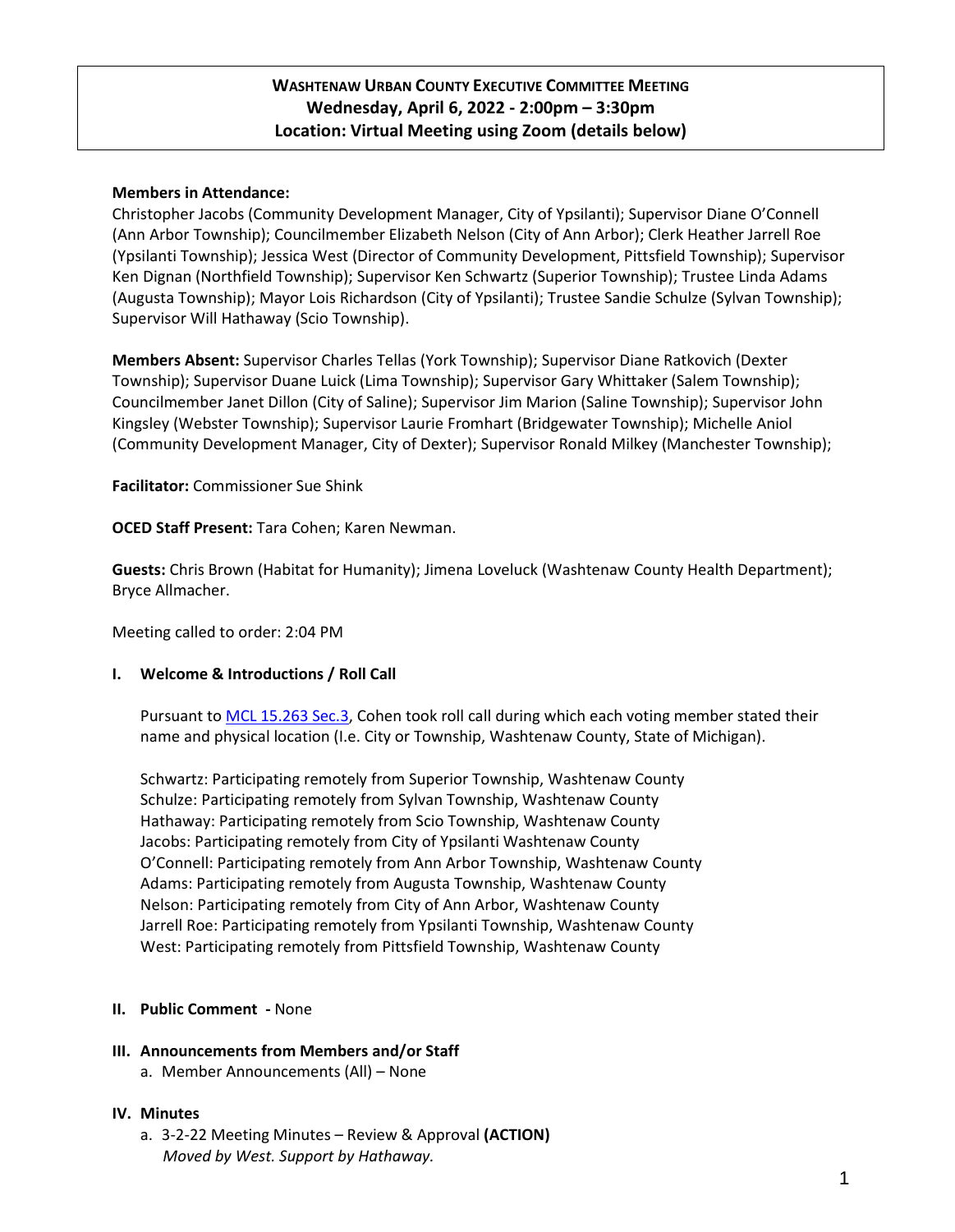ROLL CALL: Adams: Yes Hathaway: Yes Schulze: Yes Schwartz: Yes Jacobs: Yes O'Connell: Yes West: Yes Nelson: Yes Jarrell Roe: Yes

# Ayes – 9; Nays – 0; **Motion carried.**

 [Supervisor Dignan joined on Zoom at approximately 2:10pm following the roll call vote to approve the March minutes.]

# **V. General Administration**

a. County Health Officer's COVID-19 Update (Jimena Loveluck, WCHD)

The County's Health Officer Loveluck presented COVID updates – see pages 10 -29 of the updated April 6<sup>th</sup> [meeting packet.](https://www.washtenaw.org/AgendaCenter/ViewFile/Agenda/_04062022-1738) The presentation was followed by a brief Q & A. There was brief discussion about potential community spread from UM student population. Loveluck also stated that at end of April, the CDC and FDA are expected to review clinical trial data from kids under age 5 to determine impact of a third vaccine shot on vaccine effectiveness for the younger set.

b. Summary of FY 2022-23 Draft Annual Action Plan (Tara Cohen, OCED)

Cohen stated that HUD expects to announce the 2022 allocations in mid-May, noting that this timing will postpone the submission of the final 2022 Action Plan to HUD. She emphasized that all allocations and budgets included in the draft 2022 Action Plan and draft Summary of Planned Activities reflect **estimated** allocations (based on FY2021 actual allocations). Cohen noted a record high participation rate (50%) from local units in the Urban County submitting CDBG project applications this year. She then reviewed the proposed CDBG projects and programs as outlined in the agenda summary, followed by the recommended HOME awards, and a quick overview of the Emergency Solutions Grant allocation process (via Continuum of Care).

c. Schedule of Public Hearings on the FY 2022-23 Draft Annual Action Plan (Tara Cohen, OCED)

Cohen reviewed the opportunities for providing input on the draft Action Plan, in addition to the public hearing at this meeting.

d. Public Hearing: Draft 2022-23 Action Plan for Washtenaw Urban County

[Mayor Richardson joined Zoom at approximately 2:40pm before the public hearing.]

Commissioner Shink opened the public hearing at 2:42pm. Seeing no hands, she closed the public hearing approximately 40 seconds later, still at 2:42pm.

**VI. General Updates -** Member Announcements – None.